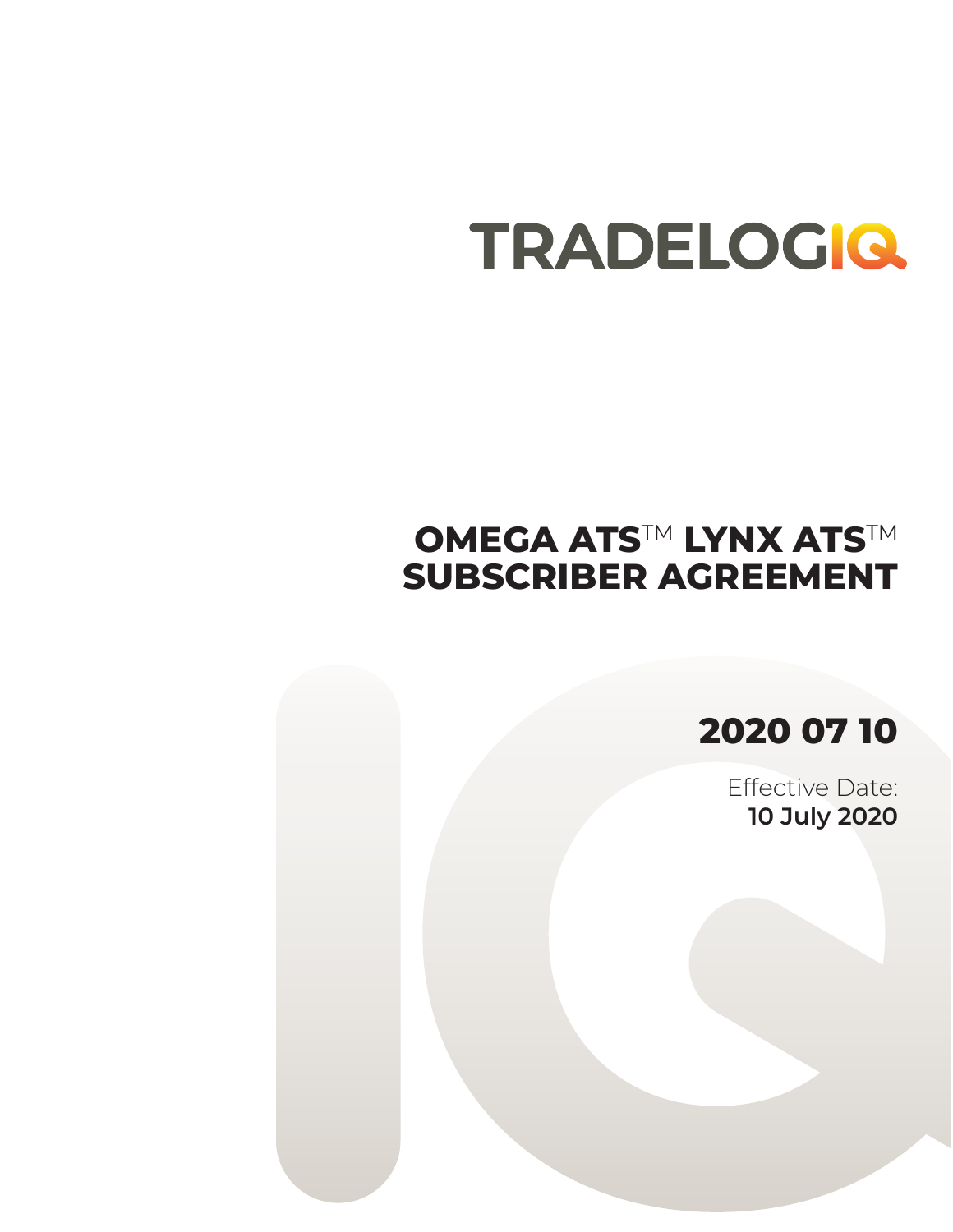### **1. OMEGA SUBSCRIBER ACCESS**

**(a)** We, TradeLogiq Markets Inc. ("we", "us", "our" and like terms), operate electronic marketplaces for trading in listed Canadian equity securities named Omega ATSTM ("Omega") and Lynx ATSTM ("Lynx"). We agree to provide you (the "Client", or "you" and like terms) with access to Omega and Lynx in accordance with the terms of this agreement (including all Omega and Lynx documents referred to below, the "Agreement").

**(b)** You, and not we, are responsible for providing and maintaining all necessary electronic communications with Omega and Lynx, including, wiring, computer hardware, software, communication line access, and networking devices. Please refer to the Omega/Lynx Interface Specifications (available on our website - currently, www. tradelogiq.com) for how to connect to us. Regardless of whether you use a proprietary execution or order management system or order-routing system or that of a third-party vendor (an "OMS"), you are solely responsible for all orders submitted to us through such OMS and you agree to accept and honour all orders submitted by such means, whether or not the orders are in error.

#### **2. NATURE OF TRADING ON OUR MARKETPLACE**

**(a)** All orders input by you and all other subscribers on Omega and Lynx interact according to our matching methods, which are embedded into our system. The Omega/Lynx Subscriber Manual, which describes these matching methods, is available on our website.

**(b)** All orders input by you and all other subscribers on Omega or Lynx are firm orders. Once your buy or sell order matches another subscriber's sell or buy order on Omega or Lynx in accordance with our matching methods, then you and the other subscriber have a legally binding obligation to buy and sell the securities at the price and quantity agreed. Following the moment of trade execution, you and your subscriber counterparty (and, if applicable, your respective Clearing Parties (see Section 3 below)) may not modify any trade details (including, without limitation, details regarding symbol, price and quantity traded).

**(c)** All Omega or Lynx trades are executed directly between subscribers. We do not act as counterparty (whether as agent or as principal) to any Omega or Lynx trades and we do not guarantee settlement.

**(d)** Although we are registered as a dealer under securities legislation, we are a marketplace and therefore do not ensure best execution for our subscribers. In operating Omega and Lynx, we will not provide advice with respect to, or recommend, trades in particular securities. We are not responsible for determining whether any trade you may execute on Omega or Lynx is suitable for you or any accounts on whose behalf you may be acting. If we permit executions of foreign exchange-traded securities, they may not be listed on an exchange in Canada and may not be securities of a reporting issuer in Canada. As a result, there is no assurance that information concerning the issuers of such securities is available or, if the information is available, that it meets Canadian disclosure requirements. By signing this Agreement, you acknowledge the disclosures in this subsection 2(d).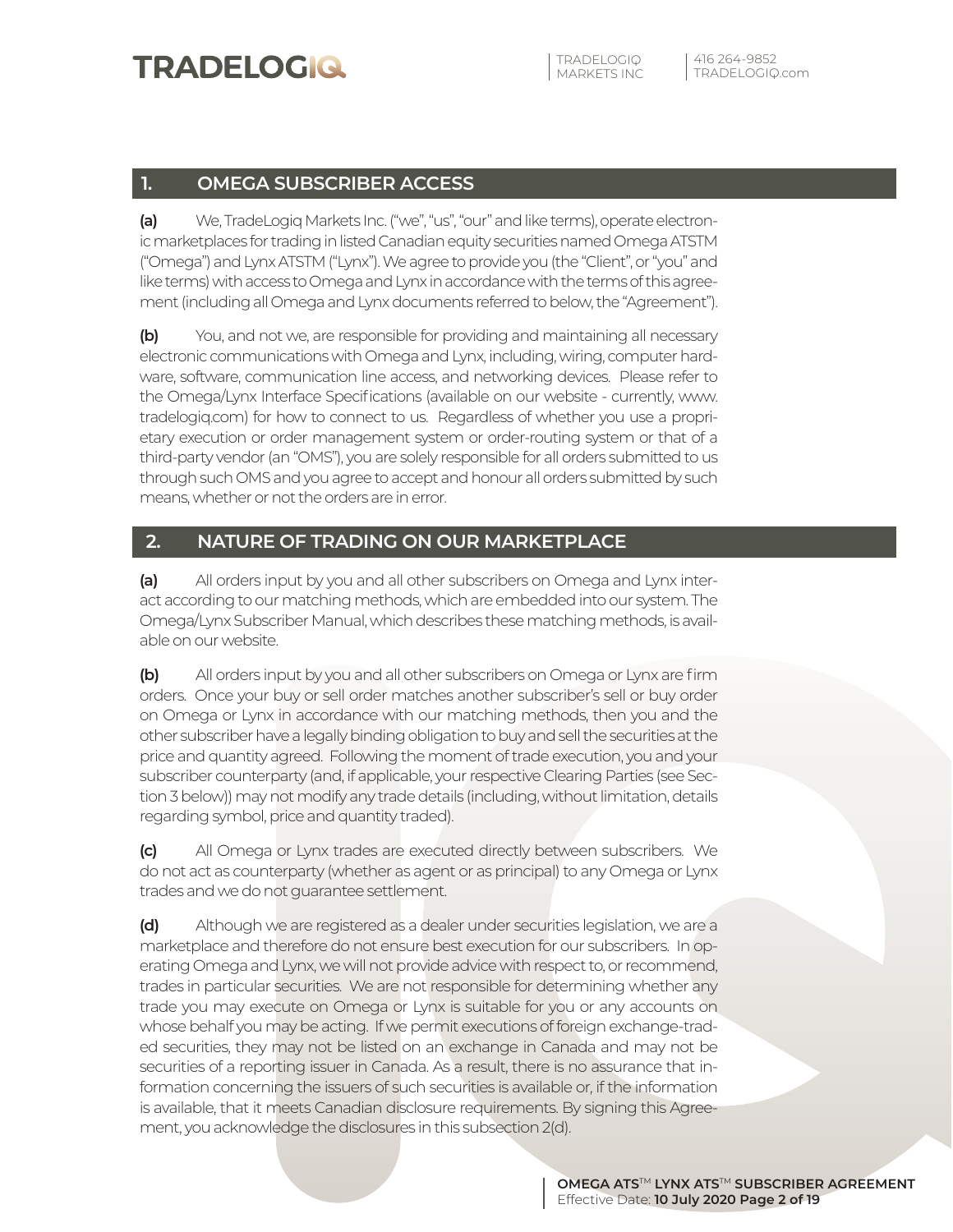### **3. SETTLEMENT PROCEDURES**

**(a)** You must settle all of your Omega and/or Lynx trades either by: (i) self-clearing as a participant of CDS Clearing and Depository Services Inc. (including its successors and assigns, "CDS") in respect of equity and other securities; or (ii) maintaining a clearing and settlement arrangement with a carrying broker, custodian or other institution (a "Clearing Party") that is a CDS participant in respect of equity and other securities. You will notify us from time to time, through our approved form, as to your settlement arrangements.

**(b)** You acknowledge and agree that all Omega and/or Lynx trades will be submitted to CDS in accordance with the requirements for marketplace trades in the manner required by CDS from time to time (the "CDS Marketplace Trade Procedures"). You and, if applicable, your Clearing Party are irrevocably authorized and directed to clear and settle all trades on Omega and/or Lynx by way of the CDS Marketplace Trade Procedures upon receipt of notification from us as to your execution of a trade on Omega and/or Lynx, and you irrevocably authorize us to report such trade by way of the CDS Marketplace Trade Procedures.

**(c)** This Section 3 shall survive any termination of this Agreement, including any temporary or permanent revocation of access to Omega and Lynx.

#### **4. CLIENT OBLIGATIONS**

**(a)** As required under National Instrument 23-101 – Trading Rules ("NI 23-101"), we have retained the Investment Industry Regulatory Association of Canada ("IIROC") to set the requirements governing Omega and Lynx and their subscribers, which are those provisions of the Universal Market Integrity Rules, together with all UMIR Policies, Rules Notices, Guidance Notices, Marketplace Notices and other UMIR-related Notices issued by IIROC from time to time (collectively, "UMIR") as are applicable to "Participants". You (i) agree that you will conduct your trading activities on Omega or Lynx in compliance with UMIR, NI 23-101, and NI 23-103 Electronic Trading (ii) acknowledge that IIROC will monitor your conduct in respect of Omega and Lynx and enforce UMIR and the other requirements set under NI 23-101 and NI 23-103, (iii) agree to comply with all orders or directions made by IIROC in its capacity as a regulation services provider, including orders excluding you from trading on any Canadian marketplace.

**(b)** You will not trade on, or otherwise use, Omega and/or Lynx in contravention of any applicable laws in Canada, or any applicable rules, regulations, policies, orders or interpretive notices (such as found in UMIR, NI 23-101 and NI 23-103) of the securities regulatory authorities in Ontario, Canada or elsewhere and IIROC (collectively, the "Regulatory Requirements"). You agree that

> **OMEGA ATS**TM **LYNX ATS**TM **SUBSCRIBER AGREEMENT** Effective Date: **10 July 2020 Page 3 of 19**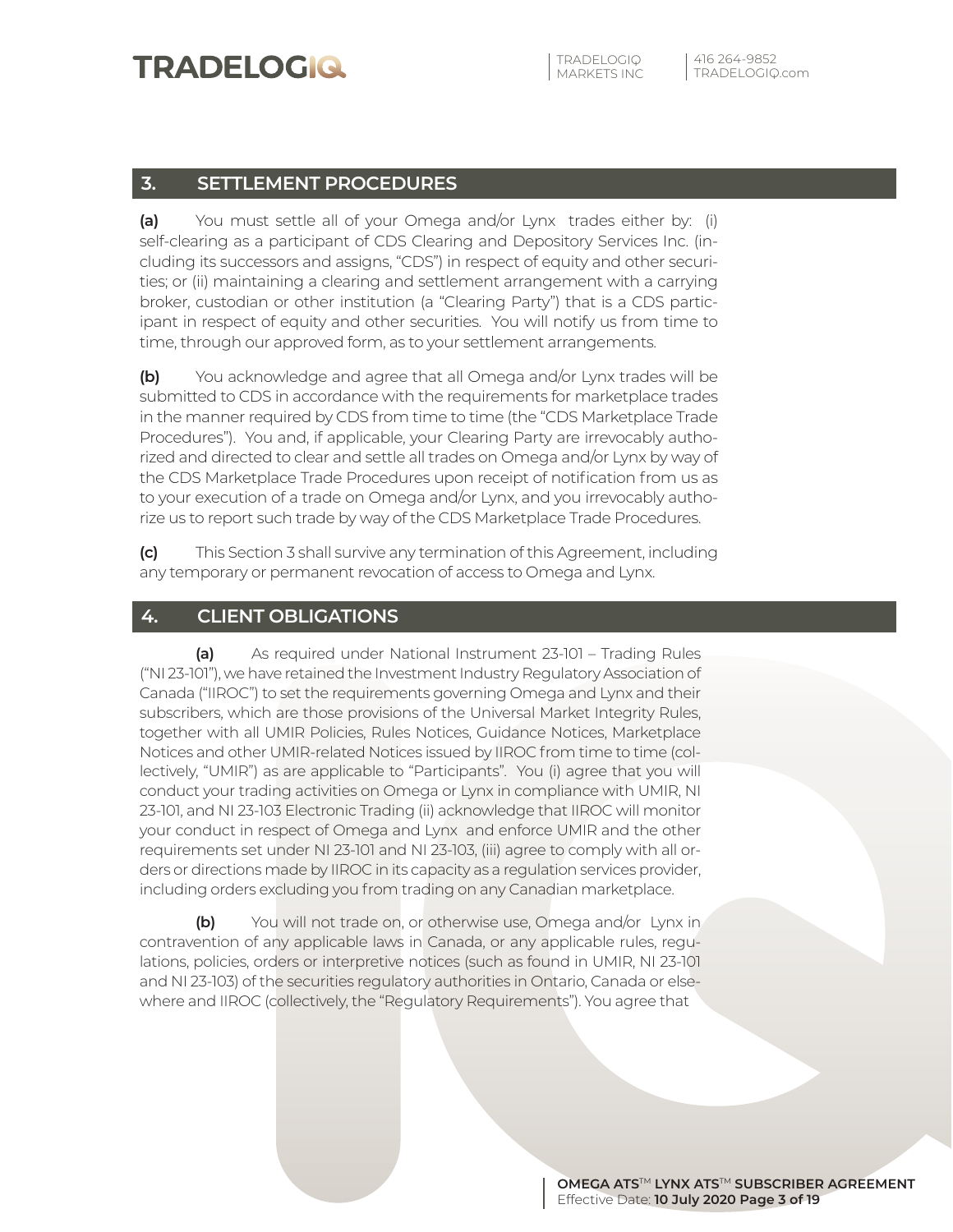### **4. CLIENT OBLIGATIONS cont'd**

you will conduct your trading activities on Omega and Lynx in compliance with all applicable Regulatory Requirements. The Regulatory Requirements are subject to change from time to time. We encourage you to speak to your advisers for appropriate legal guidance.

**(c)** You agree that all orders to sell securities that you submit to Omega and/ or Lynx shall involve freely tradable securities that are not subject to prospectus requirements, "hold periods", or similar statutory or contractual resale restrictions. You agree not to sell any securities on Omega and/or Lynx from a "control block" position unless you have been exempted from, or otherwise comply with, all applicable Regulatory Requirements.

**(d)** You acknowledge that short-selling on Omega and/or Lynx is subject to certain Regulatory Requirements. You also acknowledge that you and, if applicable, your Clearing Party are responsible for covering your short obligations on Omega and/or Lynx.

**(e)** You acknowledge and agree that all orders submitted by you to Omega and/or Lynx shall be subject to the Omega-specific or Lynx-specific policies and procedures described in Appendix "A" or otherwise published on our website from time to time.

**(f)** Good delivery shall be required of all securities traded by you.

**(g)** You authorize the OMS vendor (or, if applicable, your own proprietary OMS) designated by you to (subject to the terms of this Agreement including without limitation Section 2) transmit, enter, modify and cancel orders on Omega and/or Lynx on your behalf. In the event you wish to terminate your use of Omega and Lynx, it is your and not our responsibility to ensure your designated OMS ceases to transmit orders to Omega and Lynx on your behalf.

**(h)** You shall supply us with all information concerning you required under this Agreement or pursuant to applicable Regulatory Requirements that we notify you of. You understand that we may report such information to such regulatory authorities as we determine, acting reasonably, to be necessary.

**(i)** You shall supply us with the information required on our Omega/Lynx Subscriber Information Form. The information in your completed form may be changed from time to time upon written notice to us.

**(j)** You acknowledge that we have no control over the issuers of any securities, and that the value, liquidity and other characteristics of such securities are subject to change.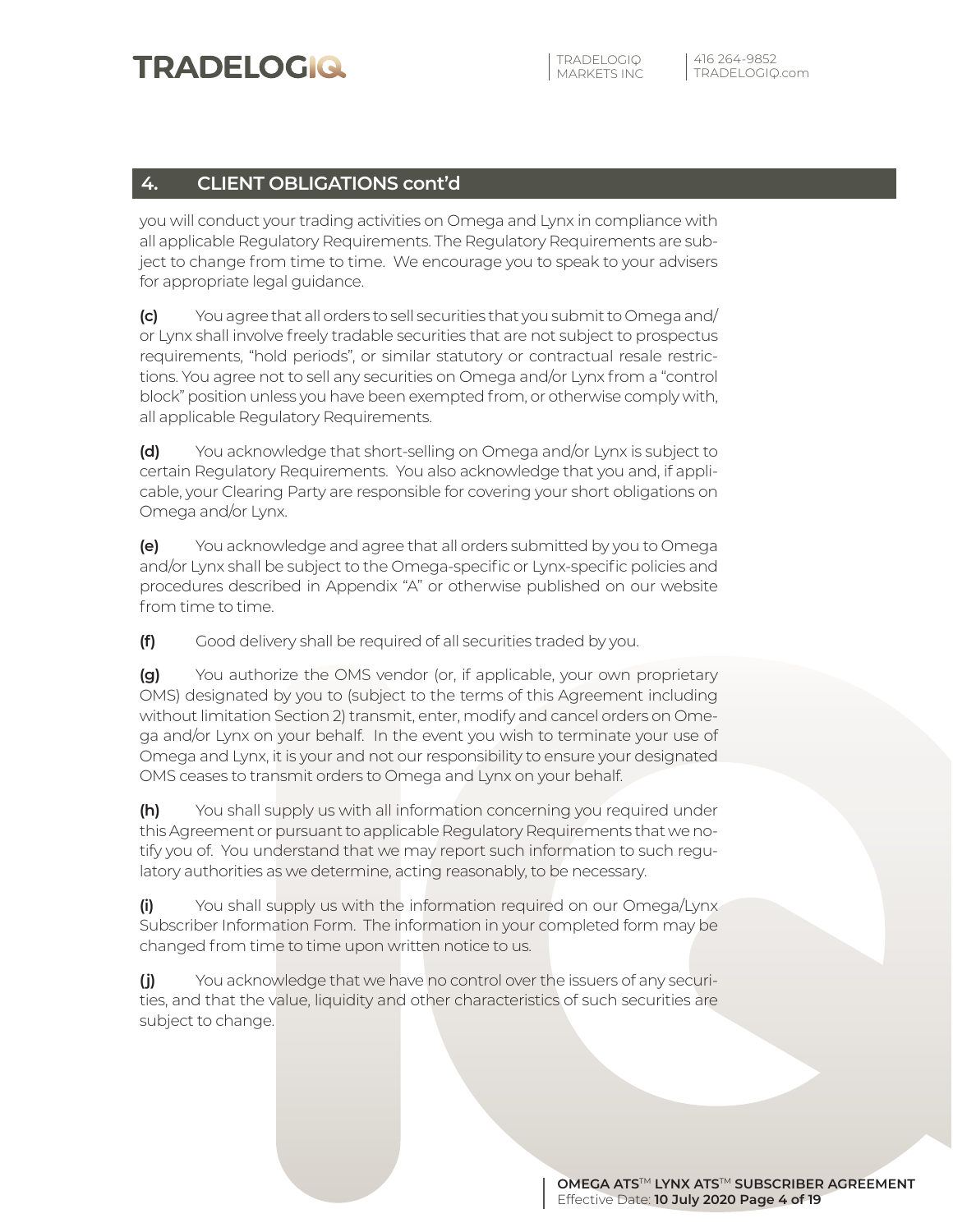#### **5. RESTRICTION OR TERMINATION OF TRADING ACCESS**

Notwithstanding anything to the contrary provided in this Agreement, we, acting reasonably, may limit (including without limitation by imposing credit or unsettled transactions limits or by establishing a maximum transaction size) or terminate your access to Omega and Lynx if you breach any provision of this Agreement (or for credit-related or other bona fide reasons) upon notice to you. If terminated, you will not be permitted to enter orders into Omega and Lynx , and we shall have no further obligation or liability to you except as otherwise expressly provided in this Agreement. For greater certainty, if your access to Omega and Lynx has been terminated, your rights to and/or responsibilities for any executed but unsettled trades, other pre-termination obligations, and any provisions stated herein to survive termination shall remain unaffected.

### **6. DATA**

**(a)** Pre-trade order data and post-trade transaction data generated by subscriber trading activity on Omega and/or Lynx (collectively, "Omega/Lynx Trading Data") may be obtained on a real time basis through us or, if applicable, the services of the information processors and/or information vendors listed on our website. In addition to any terms or conditions separately agreed with such third party or with us, you acknowledge and agree that your receipt and use of Omega/Lynx Trading Data shall be subject to the terms and conditions of our Data Recipient Application and Terms and Conditions (including the Standard Terms and Conditions attached thereto), which is available on request.

**(b)** Except as may be expressly permitted by us, you shall not use, retransmit, disseminate, sell, rent, distribute, publish, broadcast, circulate or commercially exploit Omega/Lynx Trading Data. All Omega/Lynx Trading Data is protected by copyright and, except as may be expressly permitted by us, we reserve all intellectual property rights therein.

**(c)** NEITHER WE NOR ANY AFFILIATE MAKES ANY WARRANTY, REPRE-SENTATION OR GUARANTEE AS TO THE SEQUENCE, ACCURACY, COMPLETE-NESS OR TIMELINESS OF OMEGA AND/OR LYNX TRADING DATA. WITHOUT LIMITING THE FOREGOING, ALL EXPRESS OR IMPLIED, DIRECT OR INDIRECT, REPRESENTATIONS, WARRANTIES AND CONDITIONS IN RESPECT OF OMEGA AND/OR LYNX TRADING DATA ARISING OR IMPLIED BY STATUTE, COMMON LAW, CUSTOM, USAGE OF TRADE, COURSE OF PERFORMANCE, COURSE OF DEALING OR OTHERWISE, INCLUDING BUT NOT LIMITED TO ANY REPRESEN-TATIONS OR WARRANTIES OR CONDITIONS OF MERCHANTABLE QUALITY AND/OR FITNESS FOR A PARTICULAR PURPOSE, ARE EXPRESSLY EXCLUDED.

**(d)** We and our affiliates may, in our sole discretion, resell, distribute, market or license any or all Omega/Lynx Trading Data to any other person, or otherwise use any or all such data as we or our affiliates see fit; provided, however, that neither we nor our affiliates shall identify you in connection with any Omega/ Lynx Trading Data (except (i) if you utilize Omega and/or Lynx functionality that provides order and/or trade attribution to you, (ii) for reporting to CDS for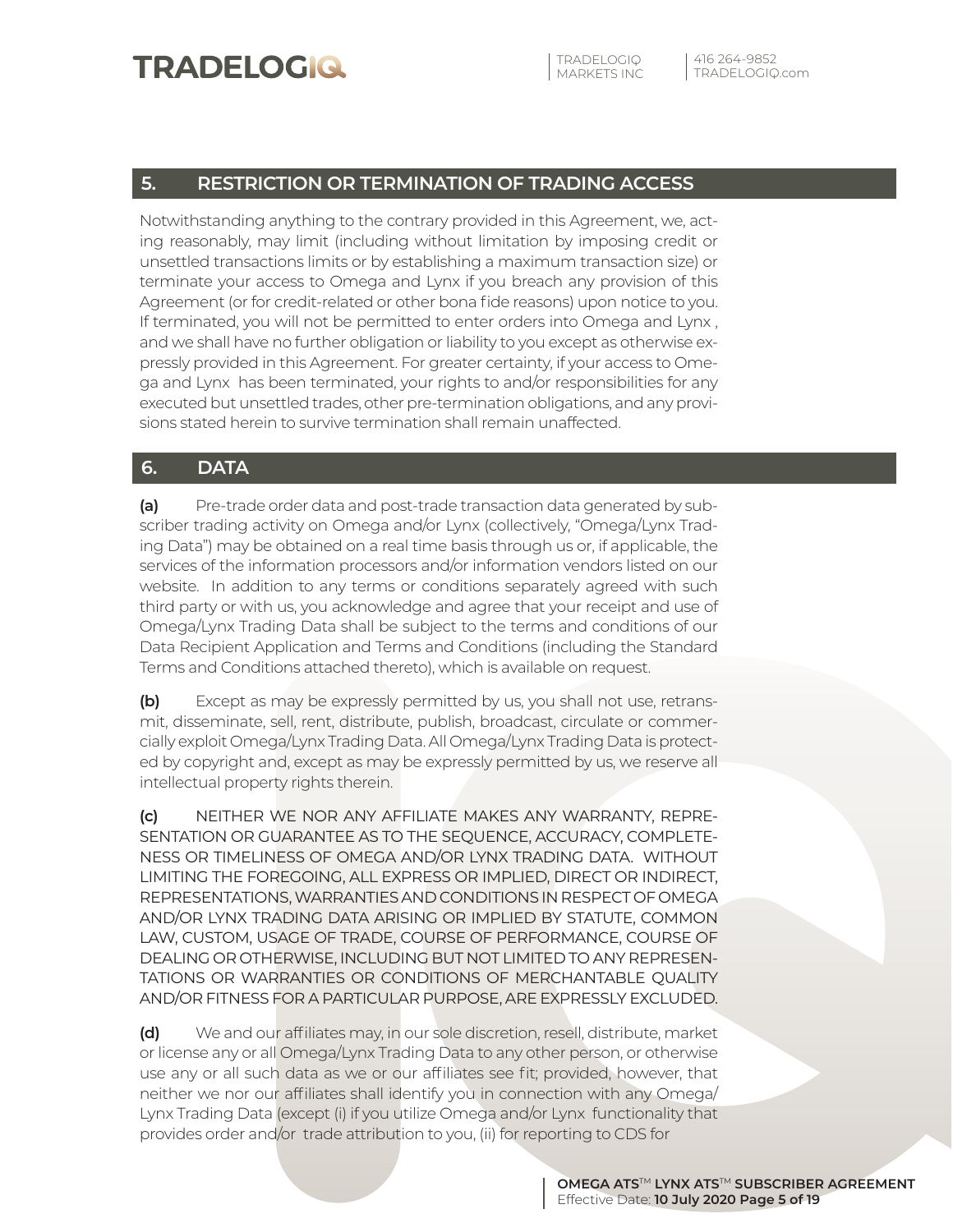#### **6. DATA cont'd**

clearing and settlement purposes, (iii) as required pursuant to applicable Regulatory Requirements, (iv) for dispute resolution purposes with you, (v) to legal or accounting advisers on a confidential basis, or (vi) as otherwise expressly set forth in this Agreement); nor (except as contemplated in (i) through (vi) above) shall we or our affiliates resell, distribute, market or license Omega and/or Lynx Trading Data from which your identity may reasonably be inferred.

**(e)** You shall be entitled to indicate publicly that you are an Omega and/or Lynx subscriber from time to time.

#### **7. INSOLVENCY, REGULATORY AND OTHER MATERIAL EVENTS**

**(a)** An "Insolvency/Regulatory/Material Event" occurs in respect of you when: (a) you become or are deemed to be insolvent or an insolvent person within the meaning of applicable bankruptcy or insolvency laws, (b) you make an assignment for the general benefit of creditors or make an assignment in bankruptcy or file a proposal under applicable bankruptcy or insolvency laws, (c) a petition in bankruptcy is filed against you and the petition is not dismissed, stayed or withdrawn within 30 days after the filing of the petition, or if a receiving order in bankruptcy is made against you, (d) any proceedings shall be commenced or steps taken by or against you for any relief under any applicable bankruptcy or insolvency laws (collectively, "Insolvency Legislation"), or for the appointment of a custodian, receiver, receiver and manager or any other official with similar powers with respect to your assets and liabilities, (e) you commit or threaten to commit any act of bankruptcy, (f) you cease or threaten to cease to carry on business, (g) you take steps or steps are taken by anyone to windup or terminate your corporate or other existence, (h) your property or any material part thereof is seized or otherwise attached by your creditors pursuant to any legal process, the enforcement of a secured claim or otherwise or if a distress, execution or any similar process is levied or enforced against you and the same is not released, bonded, satisfied, discharged, vacated or stayed within the shorter of a period of 30 days or such period as would permit the property or any part thereof to be sold thereunder, (i) there occurs a material change in your business or affairs or there is a suit or other proceeding brought against you which in each case, either individually or in combination, is reasonably likely to result in your inability to complete and satisfy your obligations under this Agreement, and/or (j) if any proceeding is reasonably likely to be commenced or steps are taken by or against you by any stock exchange, securities commission, regulatory or self-regulatory organization, financial regulator, or contingency organization or fund having jurisdiction over you, which proceedings relate to the appointment of a receiver, receiver and manager, monitor, auditor to supervise and/or regulate or any other like matter.

**(b)** You shall notify us promptly of an Insolvency/Regulatory/Material Event in respect of you.

**(c)** Upon the occurrence of an Insolvency/Regulatory/Material Event in respect of you, we may terminate this Agreement, in which event your rights to and/or responsibilities for any executed but unsettled trades, other pre-termination obligations, and any provisions stated herein to survive termination shall remain unaffected.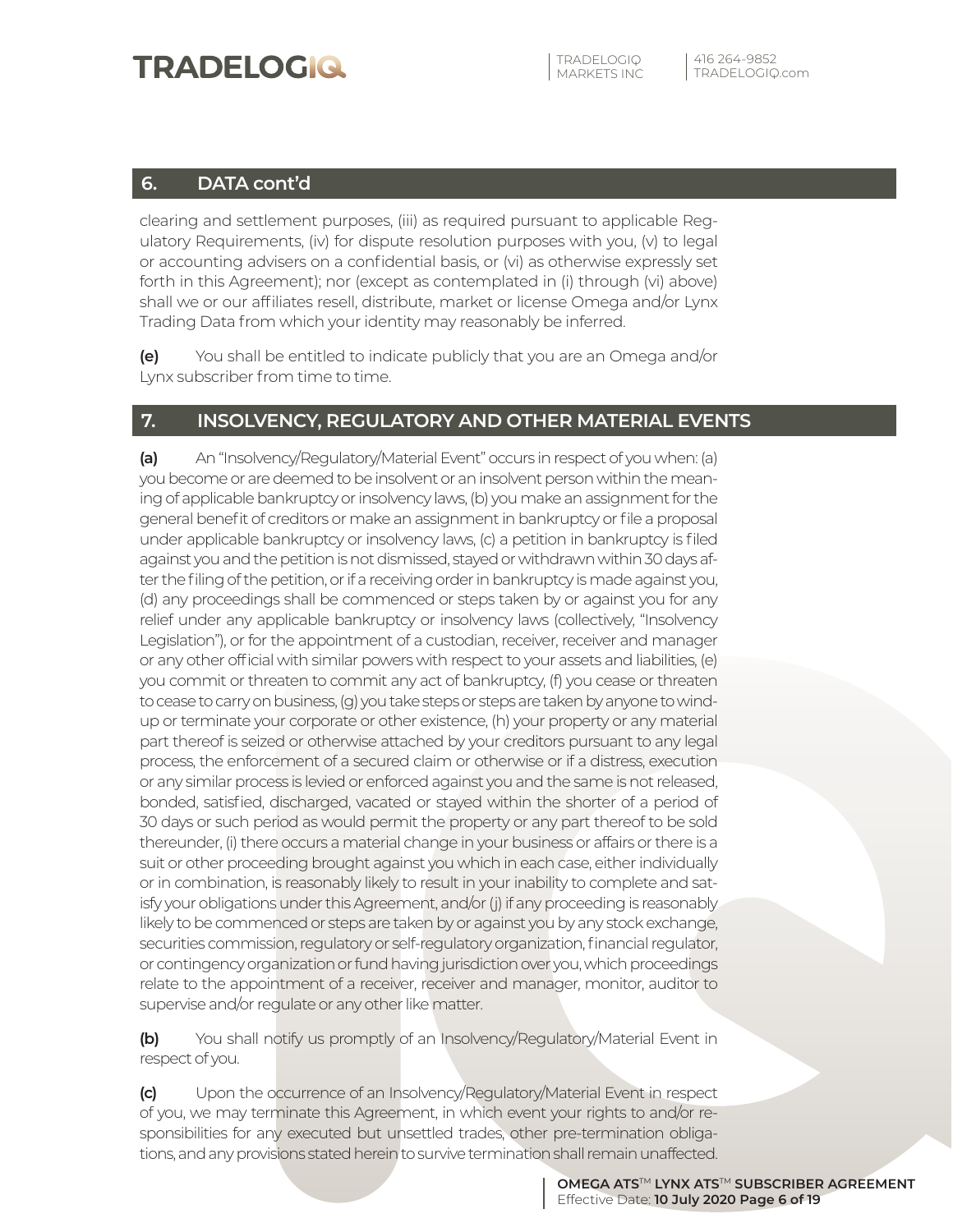#### **7. INSOLVENCY, REGULATORY AND OTHER MATERIAL EVENTS cont'd**

**(d)** You agree that if you commence any proceeding under any Insolvency Legislation, you will not seek to stay any right of ours to terminate this Agreement or prevent us or any counterparty to an Omega and/or Lynx trade from recovering damages for losses incurred, including but not limited to the setting-off of losses against amounts owing. This Agreement and each transaction entered into on Omega and/or Lynx is intended to be an "eligible financial contract" or similar contract within the meaning of the Companies' Creditors Arrangement Act (Canada) and other Insolvency Legislation using this or similar terms, for the purposes of ensuring that we, or Omega and/or Lynx counterparties with whom you have unsettled trades, can utilize the remedy of set-off of mutual unsettled obligations outstanding in respect of your activities on Omega and/or Lynx. This subsection 7(d) shall survive any termination of this Agreement.

#### **8. SETTLEMENT OF DISPUTES**

**(a)** In the event of any dispute arising between you and us which has not been resolved, such dispute shall at the request of you or us be submitted to the decision of three arbitrators, who shall be qualified and independent of the parties to the dispute, selected as hereinafter provided, and the decision of the majority of such arbitrators shall be final and binding on all parties. In addition, the electronic records of Omega and/or Lynx will govern in the event that facts relating to any of your orders or transactions executed through Omega and/or Lynx are disputed, unless there is clear proof of an error in such electronic records of orders or transactions. The procedure for the nomination of arbitrators shall be as follows:

**i.** The party requesting the arbitration shall deliver to the other party a written memorandum, stating in a summary way the matter in dispute and the redress the party claims, and naming an arbitrator.

**ii.** The other party shall, within five Business Days after receipt of such memorandum, file with the other a written memorandum containing its statement of the matter in dispute, and naming an arbitrator.

**iii.** A copy of all memoranda so filed shall be forwarded to the two arbitrators named, and they shall proceed promptly and if at all possible within ten Business Days after receipt of such memoranda to nominate a third arbitrator.

**iv.** If any party fails to name an arbitrator or if the two arbitrators fail to name a third arbitrator, then either party may apply to the Ontario courts to name an arbitrator.

**(b)** The three arbitrators shall forthwith give written notice to the parties of the time and place of their first sitting, which shall be held promptly and if at all possible within ten Business Days after the appointment of the third arbitrator, and shall require them to be present and to produce any records, books, documents or papers respecting the matter at issue, and at such time and place, or at any other time and place to which they shall give written notice to the parties,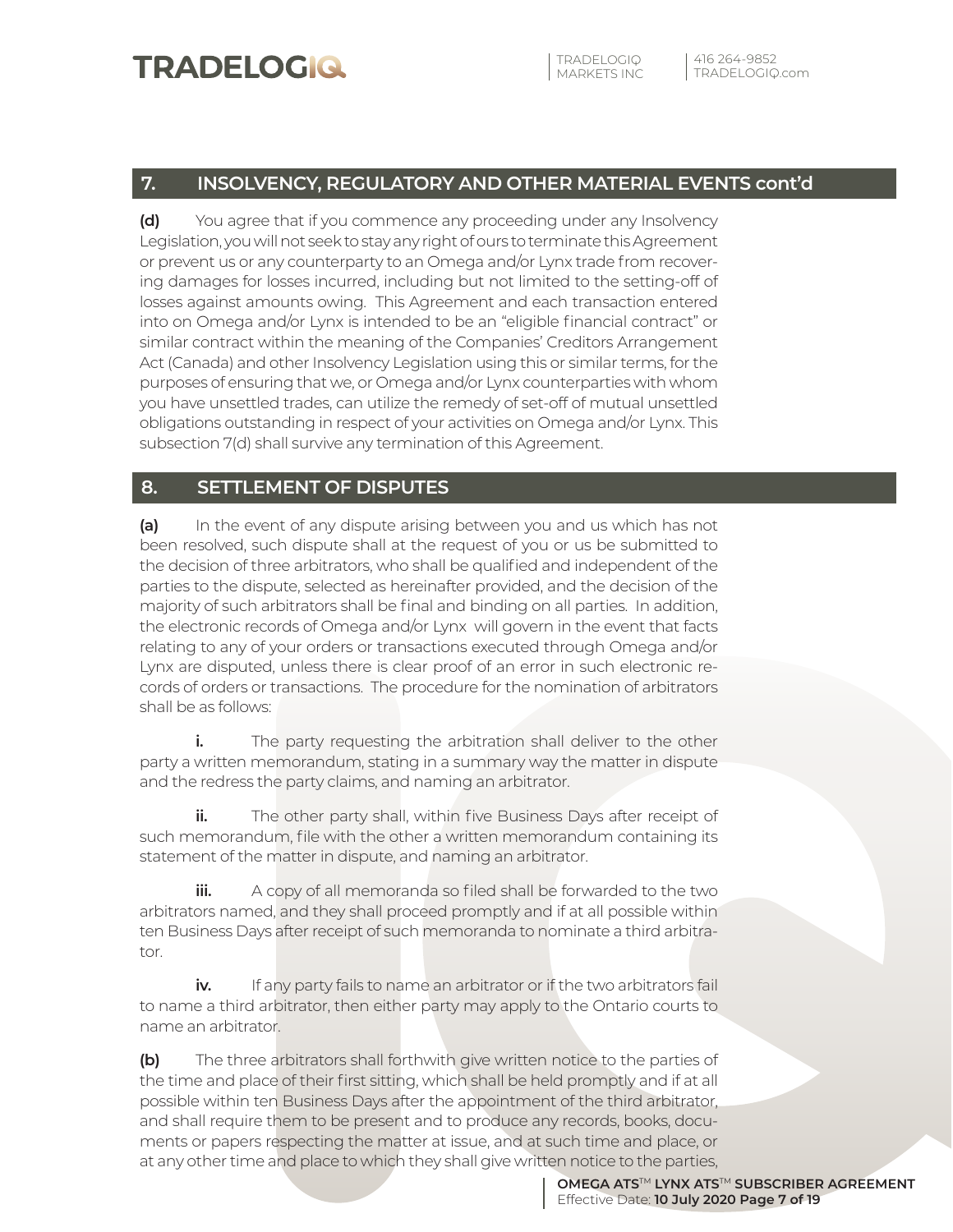### **8. SETTLEMENT OF DISPUTES cont'd**

the arbitrators shall hear the parties, shall make such inquiries and receive such evidence as they may deem necessary, and shall decide the subject matter in dispute and fix the costs of the arbitration and shall make their award and forward the same in writing to all the parties concerned. The arbitrators shall be instructed that time is of the essence and requested to make their judgment as soon as possible and if at all possible within ten Business Days of the completion of the hearing.

**(c)** The Arbitration Act, 1991 (Ontario) shall apply to the arbitration. The arbitration shall take place in Toronto, Ontario, shall be governed in all respects by the substantive law of Ontario (and the federal laws of Canada applicable therein), and shall be kept confidential (both to as its existence and all proceedings and documents related thereto) except as required by applicable law (including disclosure and reporting obligations attendant on public companies) or self-regulatory organization requirements or for enforcement purposes.

**(d)** Any dispute may at our option be carried on simultaneously and as part of the same proceeding with the counterparty to the Omega and/or Lynx and/ or trade in order to reduce the risk of inconsistent judgements and/or decisions. In such event, such counterparty shall be entitled to select the second arbitrator provided that it does so within the time periods allotted, failing which we may do so, and in such case all time periods shall be extended by five Business Days, and all parties thereto shall be obliged to provide a written memorandum. Even if we are not a party to any dispute, we shall be entitled, but not required, to be present and state our position.

**(e)** The award shall bear interest from the date of the award at 12% per annum payable and calculated monthly, and shall bear pre-award interest as determined by the arbitrators.

**(f)** The award may be enforced in court.

**(g)** The award of such arbitration shall be final and not subject to review or appeal, and shall be binding upon all parties concerned. This Section 8 shall survive any termination of this Agreement and shall be without prejudice to any other rights or remedies expressly provided for in this Agreement.

#### **9. REPRESENTATIONS AND WARRANTIES OF OMEGA AND/OR LYNX**

We represent and warrant to you as follows, and acknowledge that you are relying upon such representations and warranties in entering into this Agreement with us:

**(a)** Due Organization. We are validly existing and in good standing under the laws of the jurisdiction of our formation and have all necessary corporate power and authority to carry on our business as currently conducted.

**(b)** Due Authorization, etc. We have the necessary corporate power and authority to execute this Agreement and to perform our obligations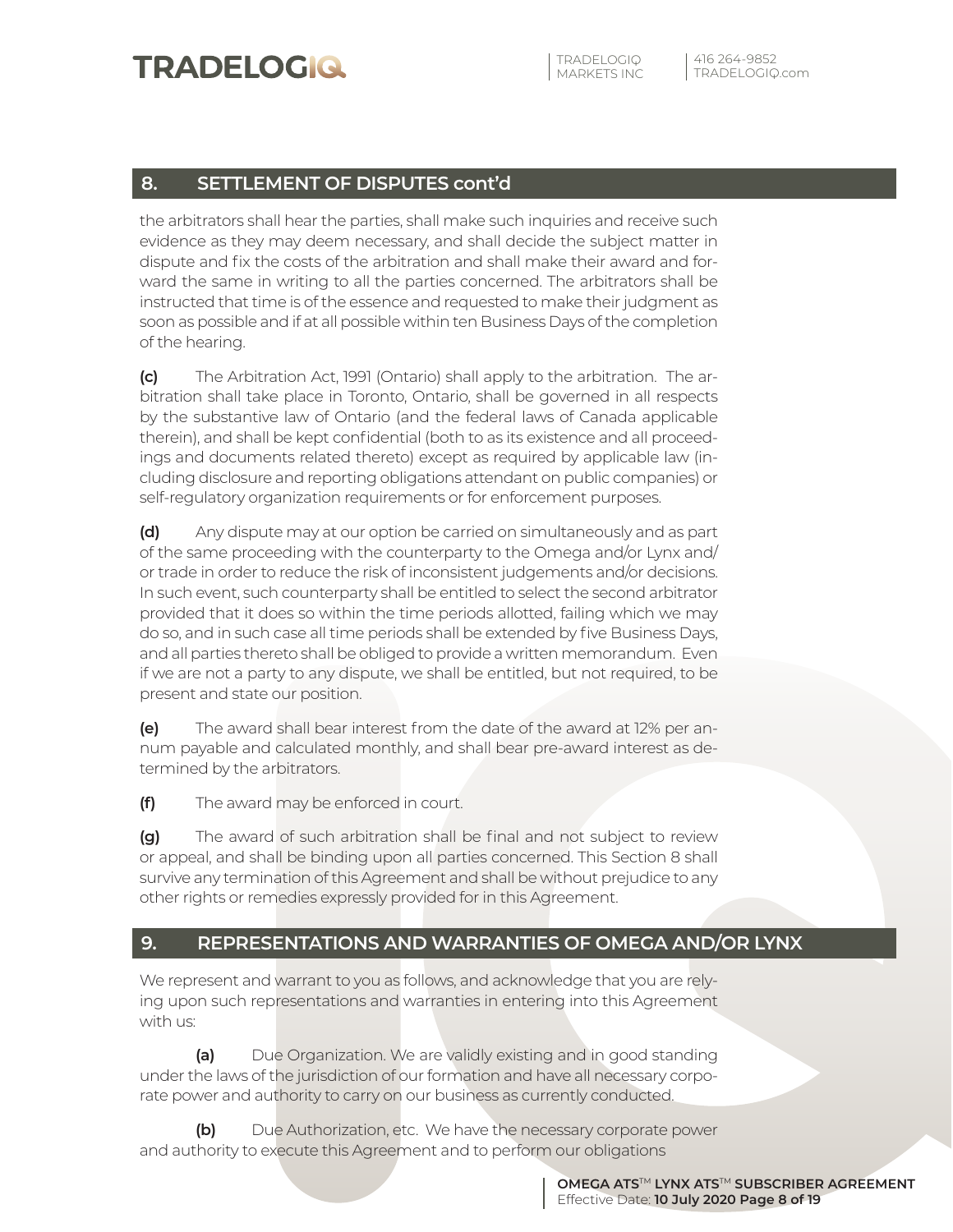#### **9. REPRESENTATIONS AND WARRANTIES OF OMEGA AND/OR LYNX cont'd**

hereunder. The execution of this Agreement by us and the performance by us of our obligations hereunder has been duly authorized by all necessary corporate action on our part.

**(c)** Enforceability. This Agreement constitutes a legal, valid and binding obligation of ours enforceable against us in accordance with its terms, subject to general equitable principles and laws of general application affecting creditors' rights.

**(d)** No Conflict. The execution of this Agreement, the consummation of the transactions contemplated herein, the performance by us of our obligations hereunder and the compliance by us with this Agreement does not violate, contravene or breach, or constitute a default under, our organizational documents.

**(e)** Non-Infringement. To our knowledge, none of the execution of this Agreement by us or the performance by us of our obligations under this Agreement infringes, or constitutes an infringement or misappropriation of, any intellectual property rights of any third party in any material respect.

**(f)** Regulatory Consents. We have all necessary regulatory consents, permits and licences required by law or the rules of applicable regulatory or self-regulatory organizations to grant you access to Omega and/or Lynx in the manner contemplated in this Agreement.

The above representations and warranties shall survive any termination of this Agreement.

#### **10. REPRESENTATIONS AND WARRANTIES OF CLIENT**

You represent and warrant to us as follows and acknowledge that we are relying upon such representations in entering into this Agreement with you:

**(a) Regulatory Status.** You are a member in good standing of IIROC, and you are registered as a dealer with at least one Canadian provincial securities regulatory authority.

**(b) Settlement Capability.** You either (i) are a CDS participant in respect of equity and other securities, or (ii) have a clearing arrangement with a Clearing Party that is a CDS participant in respect of equity and other securities, as required under Section 3 above.

**(c) Due Organization.** You are duly organized, validly existing and in good standing under the laws of your jurisdiction of organization and have the necessary corporate or other power and authority to carry on your business as currently conducted.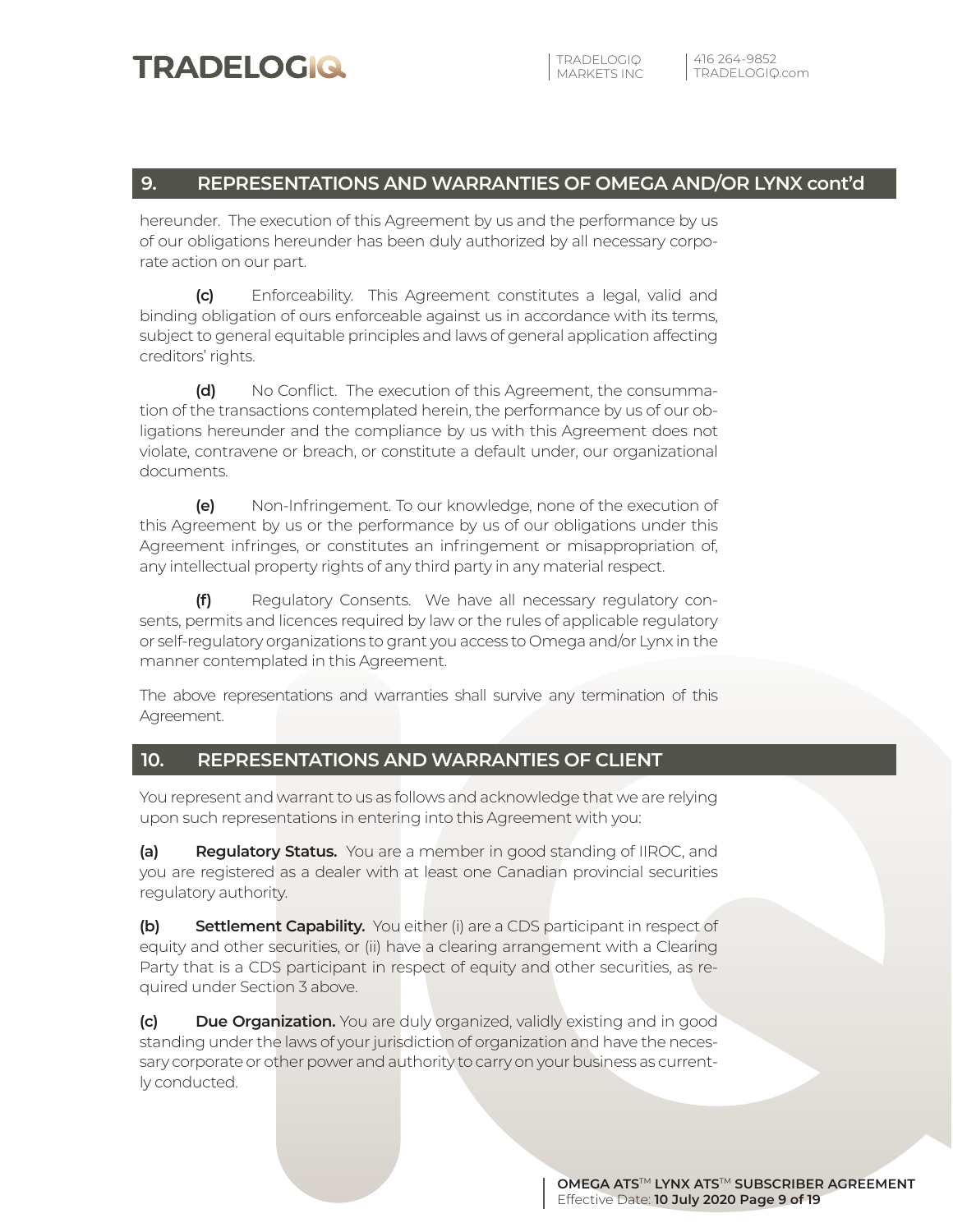#### **10. REPRESENTATIONS AND WARRANTIES OF CLIENT cont'd**

**(d) Due Authorization, etc.** You have the necessary corporate or other power and authority to execute this Agreement and to perform your obligations hereunder. The execution of this Agreement by you and the performance by you of your obligations under this Agreement has been duly authorized by all necessary corporate or other action on your part. Such execution and performance by you does not require any action or consent of, any registration with, or notification to, any person, or any action or consent under any laws to which you are subject.

**(e) Title to Securities.** You will at the time of settlement have, or be able to cause to be delivered, good and valid title to the securities that are subject to sale transactions by you on Omega and/or Lynx, free and clear of all mortgages, charges, pledges, security interests, adverse interests, encumbrances, claims or demands whatsoever, and all such securities shall, at the time of sale, be freely tradable under applicable securities law requirements.

**(f) Enforceability.** This Agreement constitutes a legal, valid and binding obligation of yours enforceable against you in accordance with its terms, subject to general equitable principles and laws of general application affecting creditors' rights

**(g) Client Accounts Bound to Same Extent.** Whenever you trade on Omega and/or Lynx on behalf of a client account, you will have full authority to do so and to legally bind the client accountholder to any of your obligations and limitations under this Agreement arising from your Omega and/or Lynx activities undertaken on behalf of such account.

**(h) No Conflict.** The execution of this Agreement, the consummation of the transactions contemplated herein, the performance by you of your obligations hereunder and the compliance by you with this Agreement do not violate, contravene or breach, or constitute a default under, your organizational documents and do not violate, contravene or breach any laws to which you are subject, including the laws of any securities regulatory authority or other regulatory or self-regulatory organizations.

**(i) Residence.** You are a resident of the jurisdiction set out on the execution page of this Agreement (or as amended by notice in writing from you to us from time to time).

These representations and warranties shall be deemed to be made anew by you each time you enter orders on Omega and/or Lynx You also agree to immediately notify us of any change to your regulatory status, settlement capability or jurisdiction of residence described in subsections 10(a), (b) and (i) above and of any other material representation above ceasing to be true and accurate at any time. The above representations and warranties shall survive any termination of this Agreement.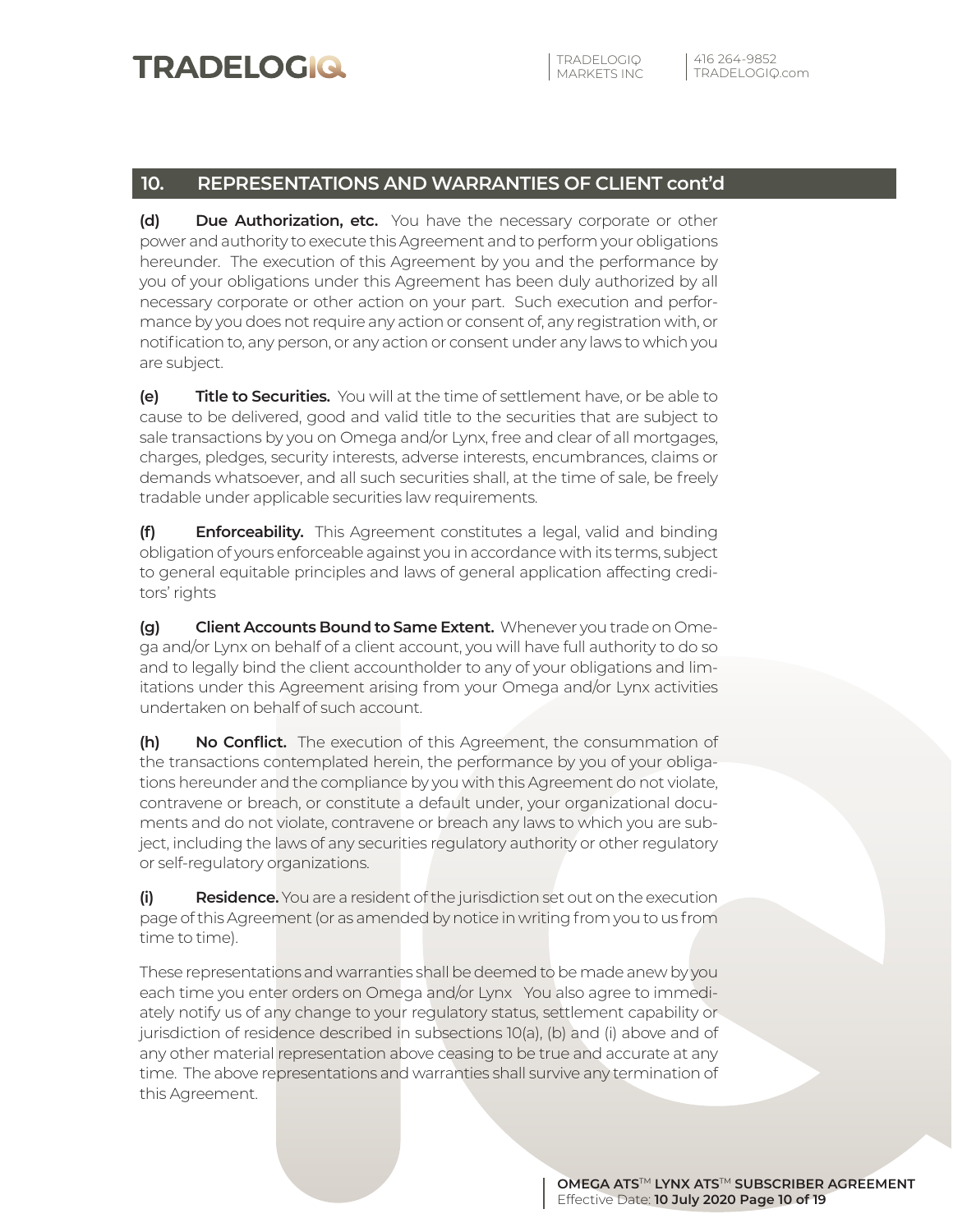### **11. LIMITATIONS OF LIABILITY; INDEMNITY**

**(a)** You shall defend, indemnify and save us harmless of and from any loss, liability, claim, damage or expense (whether or not involving a third-party claim), including reasonable legal fees and disbursements (collectively, "Damages") suffered by, imposed upon or asserted against us or any of our Indemnified Parties (as defined below) as a result of, in respect of, connected with, or arising out of, under, or pursuant to any failure by you to perform or fulfill any of your obligations under this Agreement or any incorrectness in, or breach of, any representation or warranty given by you contained in this Agreement.

**(b)** Neither we nor any of our Indemnified Parties will in any event be liable for any Damages whatsoever arising to you (including, if applicable, any client accounts) from: (a) their good faith compliance with applicable Regulatory Requirements; (b) the tax, accounting, legal or other consequences of any Omega and/or Lynx transaction effected by you; or (c) the suitability or unsuitability of any Omega and/or Lynx transaction effected by you.

**(c)** Neither we nor any of our Indemnified Parties shall be liable for any Damages arising from any failure of Omega and/or Lynx hardware or software except if and to the extent that such is caused by our gross negligence or wilful misconduct, for which we will, subject to subsections 1(b) and 11(b) above and subsection 11(d) below, be liable for up to (but in no event in excess of, in the aggregate) the net amount paid by you to us under this Agreement for the 12 calendar months immediately preceding the date of the failure in question.

**(d)** IN NO CIRCUMSTANCES WILL WE OR ANY OF OUR INDEMNIFIED PARTIES BE LIABLE FOR ANY INDIRECT, INCIDENTAL, SPECIAL OR CONSE-QUENTIAL DAMAGES (INCLUDING, BUT NOT LIMITED TO, LOSS OF PROFITS, LOSS OF OPPORTUNITY AND LOSS OF USE) RESULTING FROM OR ARISING OUT OF THE PROVISION OF ACCESS TO OMEGA OR ARISING OUT OF ANY FAILURE, BREACH OR NEGLIGENCE BY ANY OF THEM, REGARDLESS OF WHETHER SUCH DAMAGES COULD HAVE BEEN FORESEEN OR PREVENTED.

**(e)** We will act as agent in holding the rights under this Section 11 for our Indemnified Parties, but shall be entitled to agree to amendments or modifications of the foregoing without their consent. For the purposes of this Section 11, "Indemnified Parties" means our shareholders, directors, officers, employees, contractors, service providers, partners, agents and representatives.

**(f)** The provisions of this Section 11 shall survive any termination of this Agreement.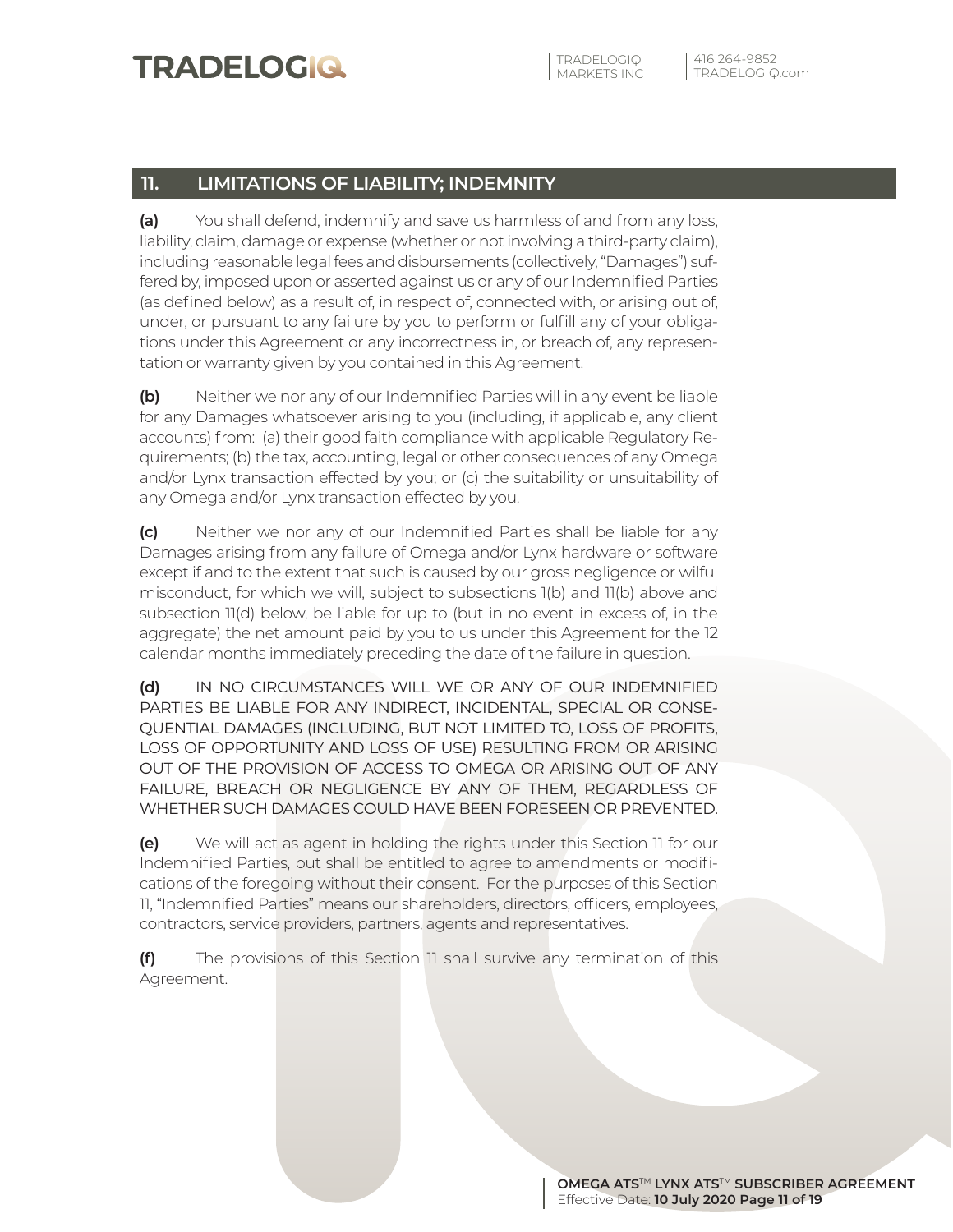TRADELOGIQ

TRADELOGIQ.com 416 264-9852

### **12. CONFIDENTIALITY**

**(a)** For the purposes of this Agreement, the term "Confidential Information" shall mean information about the disclosing party's (or any of its clients') business activities that is proprietary and confidential, which will include all business, financial, technical and other information of a party marked or designated as "confidential" or "proprietary," or information which, by the nature of the circumstances surrounding the disclosure, ought in good faith to be treated as confidential. Confidential Information will not include information that: (i) is in or enters the public domain without breach of this Agreement; (ii) the receiving party lawfully receives from a third party without restriction on disclosure and without breach of a non-disclosure obligation; or (iii) the receiving party knew on a non-confidential basis prior to receiving such information from the disclosing party or develops independently without reference to the Confidential Information received from the disclosing party.

**(b)** We and you each agree: (i) that it will not disclose to any third party or use any Confidential Information disclosed to it by the other, except as provided in and for the purposes of this Agreement; and (ii) except as provided in this Agreement, that it will take reasonable measures to maintain the confidentiality of all Confidential Information of the other party in its possession or control.

**(c)** Notwithstanding the foregoing, we and you may disclose Confidential Information: (i) to the extent required by a court of competent jurisdiction or other governmental, securities regulatory authority or other regulatory or self-regulatory organization, or otherwise as required by law (including disclosure and reporting obligations attendant on public companies) or for compliance with a regulatory or self-regulatory requirements; (ii) to its legal counsel or accountants as necessary in the ordinary course of its business; (iii) on a "need-to-know" basis under an obligation of confidentiality to its banks and other financing sources and their advisors; (iv) as provided for in this Agreement in the event of a dispute; (v) to third parties as required to execute, clear and settle Omega and/or Lynx trades; and (vi) as expressly provided for elsewhere in this Agreement.

**(d)** This Section 12 shall survive any termination of the Agreement.

#### **13. COMMISSIONS AND REBATES**

**(a)** You agree to pay us the commission(s), and we agree to pay you, the Client, the rebate(s), detailed on our website from time to time. Our commission and rebate rates are subject to change from time to time upon no less than 5 Business Days' notice provided through our website. You shall be obliged to pay any applicable taxes on such commissions (excluding, for greater certainty, taxes on our capital or income).

**(b)** You agree to reimburse us for all IIROC market surveillance fees levied on Omega and/or Lynx that are directly attributable to your Omega and/or Lynx trading activity.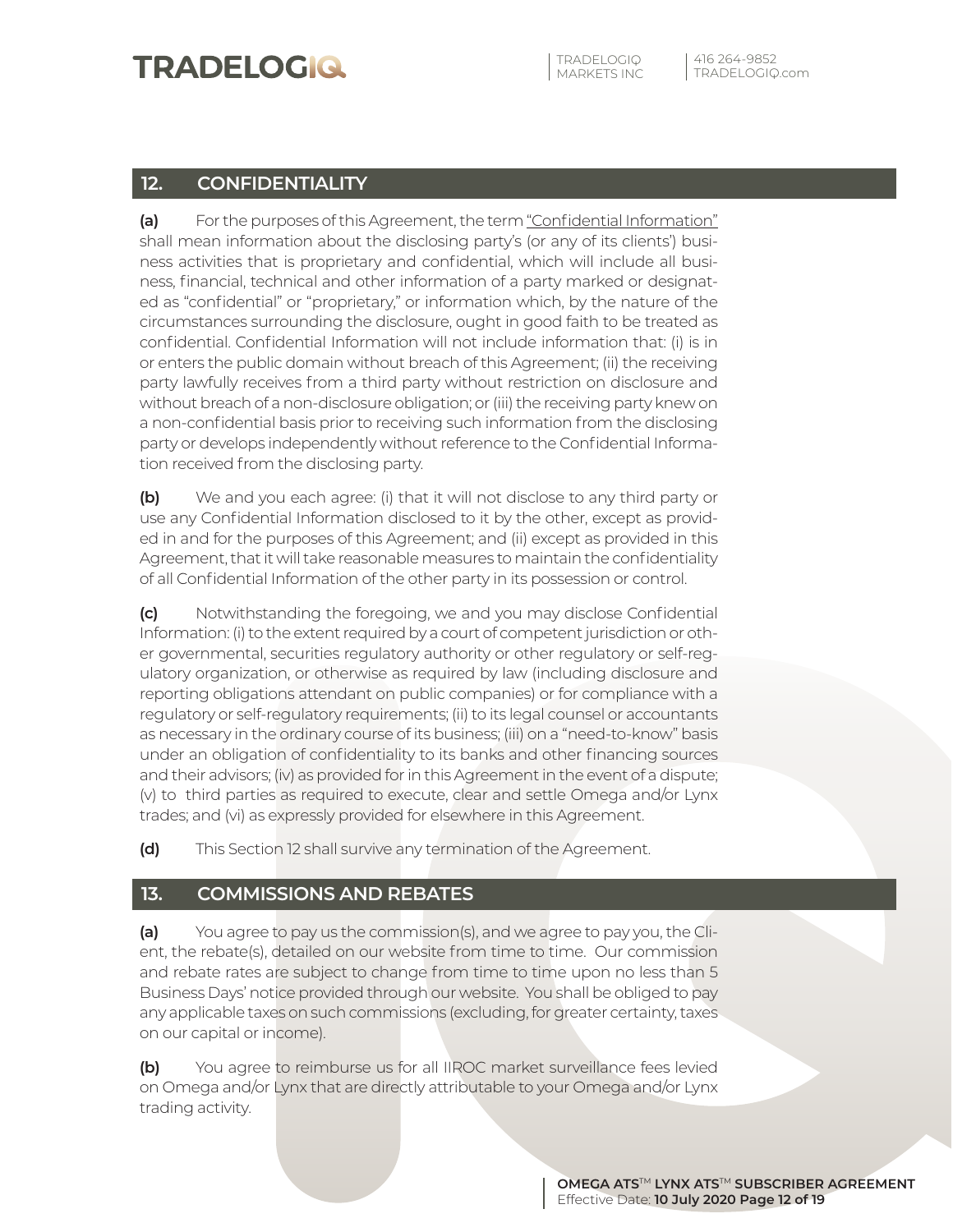#### **13. COMMISSIONS AND REBATES cont'd**

**(c)** All commissions and other amounts owing from you to us, and all rebates and other amounts owing from us to you, on account of your activities on Omega and/or Lynx may, at our discretion, be netted against each other so that only one net amount shall be legally owing from you to us, or owing from us to you, as the case may be.

(d) This Section 13 (including our published commission and rebate rates, as may be amended) shall survive any termination of this Agreement.

#### **14. TERM AND TERMINATION**

The term of this Agreement shall be indefinite, provided that it may be terminated by you or us at any time and for any reason upon 30 days' prior written notice, or as otherwise expressly provided in this Agreement, in which case your rights to and/or responsibilities for any executed but unsettled trades, other pre-termination obligations, and any provisions stated herein to survive termination shall remain unaffected. We may also terminate this Agreement or suspend the operation of Omega and/or Lynx if the marketplace is unable to continue to operate due to third party actions or we conclude that Omega and/or Lynx's system integrity has been compromised. Sections 4, 6, 8, 10, 11, 12, 13 and 16 shall survive any termination of this Agreement, where applicable in respect of the period prior to such termination.

#### **15. AMENDMENTS**

**(a)** We may make amendments to this Agreement by 30 days' prior notice to you (or such earlier notice period as provided in subsection 15(b) below) in which case any transaction entered into on or subsequent to the effective date of the amendment as set out in the notice shall constitute acceptance by you of the change as of such effective date. In addition, we may make amendments to any provision of this Agreement at any time by providing notice of such amendments to you if the amendment is required in order to conform with applicable Regulatory Requirements or reasonably required by us as a result of changes therein or in the interpretation or application thereof, in which case any transaction entered into on or subsequent to the effective date of the amendment as set out in the notice shall constitute acceptance by you of the change as of the effective date set out in the notice. All material amendments made by us to the terms contained in this form of Agreement shall be made simultaneously to all Omega subscribers.

**(b)** The following terms may be changed by us subject to the following notice periods:

**i.** the commission and rebate rates and related payment method – five (5) Business Days prior; and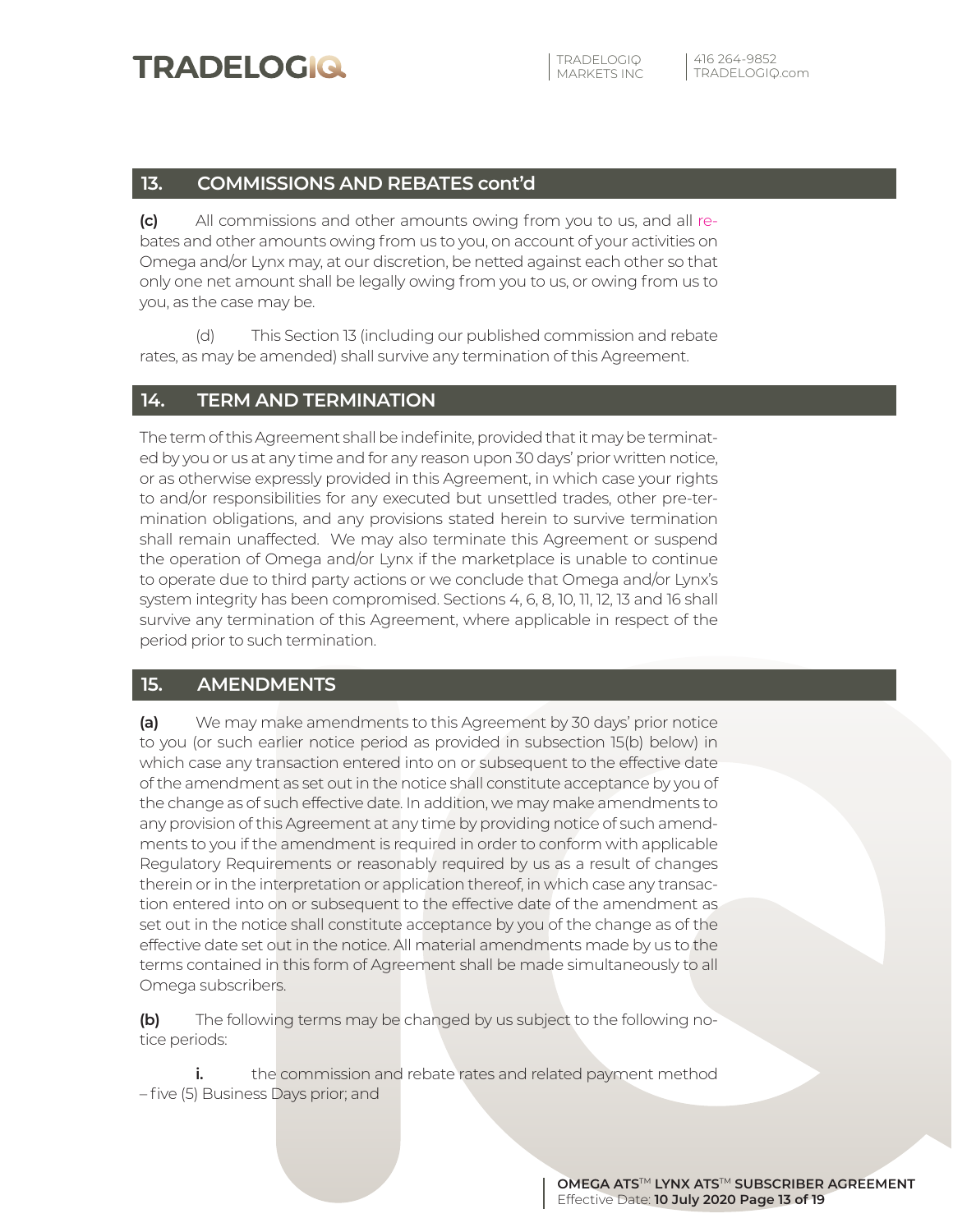TRADELOGIQ

#### **15. AMENDMENTS cont'd**

**ii.** the Omega/Lynx Subscriber Manual, Omega/ Lynx Policy on Direct Market Access for Subscribers' Clients, the Omega/Lynx Interface Specifications, the Data Recipient Application and Terms and Conditions (including the Standard Terms and Conditions attached thereto), and any other technical document published by us on our website in respect of connecting to and trading on Omega or Lynx – ten (10) Business Days prior;

provided however that any change to the documents referred to in (b) ii. necessitated by a direction of IIROC or any other applicable securities regulatory authority may be implemented on such shorter notice period as determined by such authority.

#### **16. MISCELLANEOUS**

**(a) Definitions.** In this Agreement, "Business Day" means a trading day as recognized by CDS; and "hereto", "herein", "hereof", "hereby", "hereunder" and similar expressions refer to this Agreement (including, for greater certainty, the attached Appendices), and not to any particular Section, subsection or other portion thereof.

**(b) Governing Law.** This Agreement shall be governed by and interpreted and enforced in accordance with the laws of the Province of Ontario and the federal laws of Canada applicable therein, without regard to conflicts of laws principles. Except as provided in Section 8, each party submits to the exclusive jurisdiction of the courts of the Province of Ontario (and appellate courts therefrom).

**(c) Language.** The parties confirm their express wish that this Agreement, as well as all other documents related to it, including notices, shall be drawn up in the English language only, and declare themselves satisfied therewith. Les parties aux présentes confirment leur volonté expresse de voir la présente convention de même que tous les documents, y compris tous avis, s'y rattachant, rédigés en langue anglaise seulement et s'en déclarent satisfaits. If you are a resident of or subject to the laws of Quebec, the parties agree that this Agreement and any other contract entered into in connection with it shall be effective only upon its execution by us outside of Quebec and that, accordingly, all such agreements shall be deemed to be entered into outside of Quebec.

**(d) No Partnership.** Nothing contained in this Agreement shall make or constitute you and us as partners of the other. Neither we nor you shall owe any fiduciary duties to the other.

> **OMEGA ATS**TM **LYNX ATS**TM **SUBSCRIBER AGREEMENT** Effective Date: **10 July 2020 Page 14 of 19**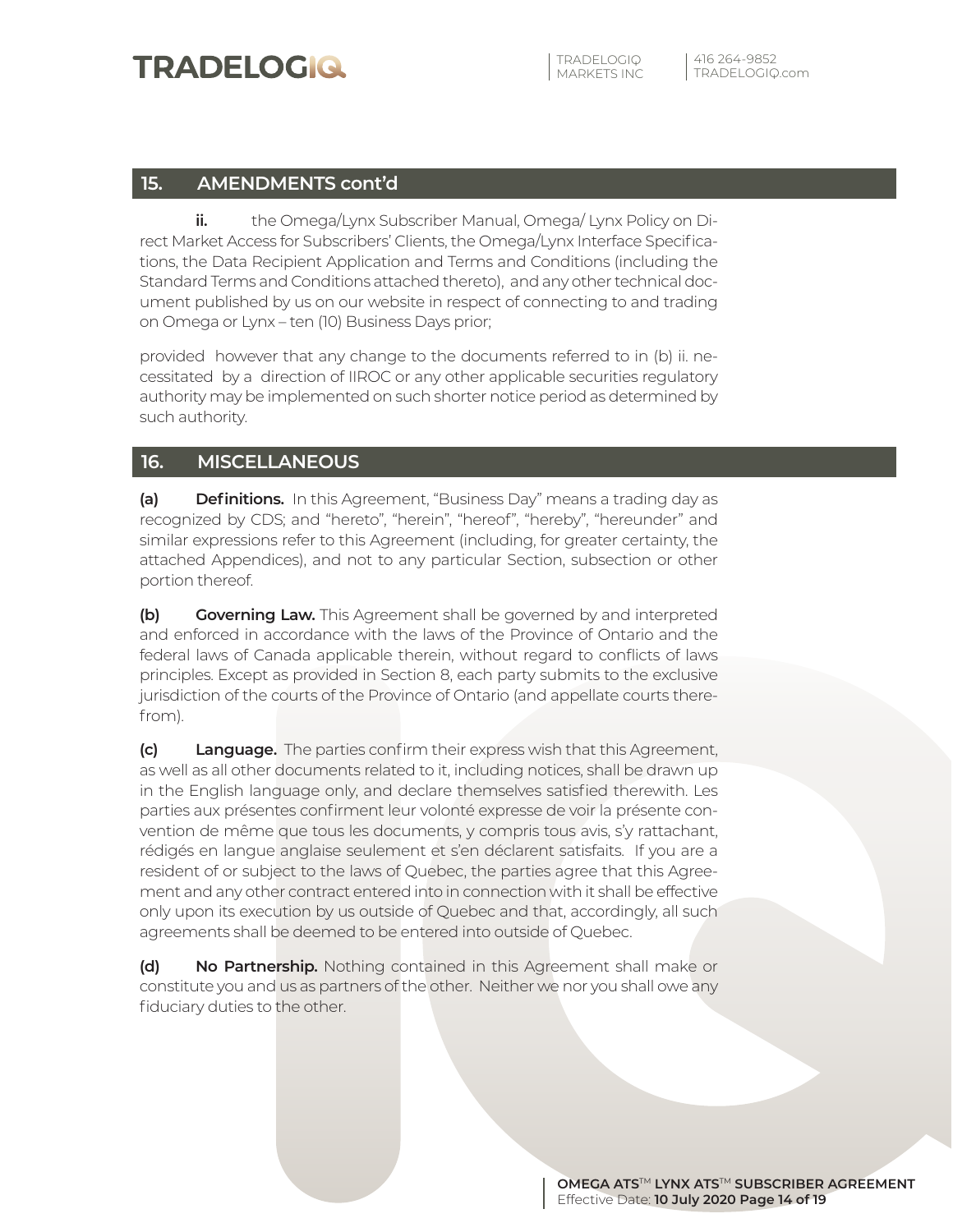TRADELOGIQ

#### **16. MISCELLANEOUS cont'd**

**(e) Notices**. Any notice, direction or other communication (collectively, "Notice") given regarding the matters contemplated by this Agreement shall be in writing and shall be given by personal delivery or by facsimile, or by confirmed e-mail transmission, addressed as follows:

**i.** to us at:

 133 Richmond Street West Suite 302 Toronto, Ontario M5H 2L3

| Attention: | President                 |
|------------|---------------------------|
| Facsimile: | (416) 981-7728            |
| e-mail:    | compliance@tradelogiq.com |

**ii.** to you at the mailing address, facsimile and e-mail address set out on the execution page of this Agreement.

Except as provided herein, any Notice shall be validly and effectively given (i) if personally delivered, on the date and time of such delivery if such date is a Business Day and such delivery was made prior to 4:00 p.m. (local time in the place of receipt) and otherwise as of 9:00 a.m. (local time in the place of receipt) on the next Business Day, or (ii) if transmitted by facsimile, as of the time of transmission if the confirmation of transmission by the originating facsimile records a time between 9:00 a.m. and 5:00 p.m. (local time in the place of receipt) on a Business Day, and otherwise as of 9:00 a.m. (local time in the place of receipt) on the next Business Day, or (iii) if sent by e-mail transmission, as of the time when a delivery receipt is generated by the addressee's e-mail server if the delivery receipt records a time between 9:00 a.m. and 5:00 p.m. (local time in the place of receipt) on a Business Day, and otherwise as of 9:00 a.m. (local time in the place of receipt) on the next Business Day. You and we may change our address for service from time to time by providing a Notice in accordance with the foregoing, and any subsequent Notice shall be sent to such person at its changed address. Any element of a person's address that is not specifically changed in a Notice shall be deemed not to be changed.

**(f) Counterparts.** This Agreement may be executed in any number of counterparts (including by way of facsimile), and all such counterparts taken together shall be deemed to constitute one and the same instrument.

**(g) No Waiver.** No failure on the part of you or us to exercise, and no delay by you or us in exercising, any right under this Agreement shall operate as a waiver of such right; nor shall any single or partial exercise of any right by you or us preclude any other or further exercise of the right or the exercise of any other right.

**(h) Successors and Assigns.** This Agreement shall be binding upon and enure to the benefit of you and us and your and our respective successors and permitted assigns. You may not assign or transfer this Agreement or any of your rights hereunder, whether directly or indirectly, to any other person without first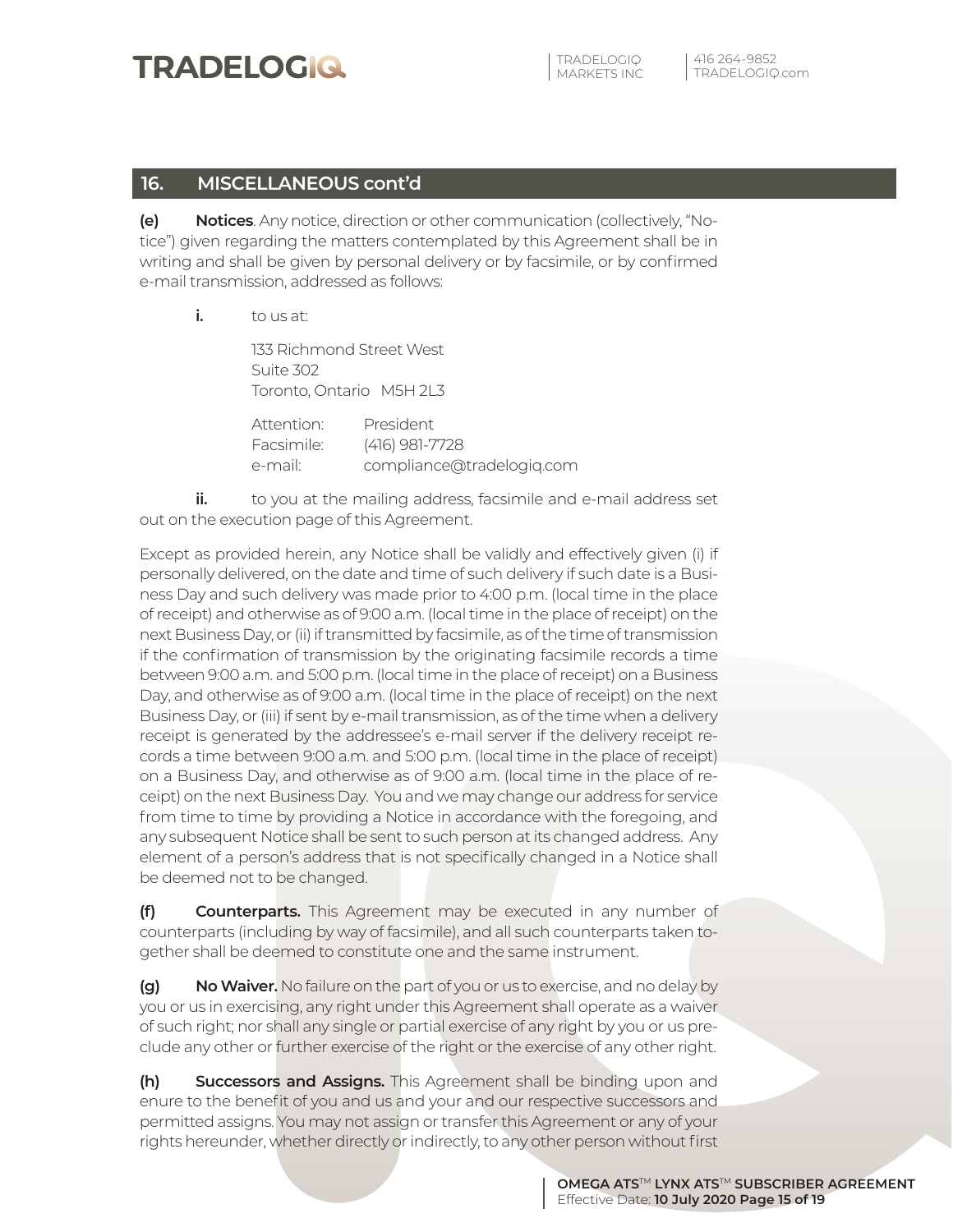### **16. MISCELLANEOUS cont'd**

#### **(h) cont'd**

obtaining our written consent. We may assign and transfer all of our rights and responsibilities as operator of the Omega and/or Lynx marketplaces (including this Agreement and all other Omega and/or Lynx subscriber agreements) to any other person duly registered and qualified to operate a marketplace in Canada upon providing 30 days' prior written notice to you and all other subscribers, whereupon in such event we shall be released from all subsequent obligations arising under this Agreement, which shall be the responsibility of the successor marketplace operator. We may assign any or all of our rights under this Agreement as collateral security to a creditor.

**(i) Severability.** If any provision of this Agreement shall be deemed by any arbitrator, court or regulator of competent jurisdiction to be invalid or void, the remaining provisions shall remain in full force and effect.

**(j) Force Majeure.** Neither you nor we shall be responsible to the other (including, in our case, to any client of yours or to any other person for whom you are authorized or purport to act) for non-performance or delay in performance occasioned by any causes beyond our respective control including, without limitation, acts of civil or military authorities, strikes, lockouts, embargoes, insurrections, acts of God, acts or orders of government, war, terrorist acts, or a change in applicable laws, rules, policies, regulations or regulatory or self-regulatory requirements or the enforcement thereof. In any such event, notwithstanding anything to the contrary contained herein and without limiting any other rights, we shall be entitled to terminate and unwind any or all then unsettled transactions, without any liability therefor whatsoever. This subsection 16(j) shall not affect your financial obligations to us.

**(k) Further Assurances.** You and we agree to co-operate with and assist the other party and take such action as may be reasonably requested by the other party to implement and carry into effect this Agreement to its full extent.

**(l) Currency.** Unless otherwise expressly specified, all amounts referred to herein shall be denominated in Canadian dollars.

**(m) Time of Essence.** Time shall be of the essence.

**(n) Entire Agreement.** This Agreement constitutes the entire agreement between the parties, and supersedes all prior agreements, in respect of the subject matter described in this document.

**(o) No Third Party Rights.** Except as expressly otherwise provided herein, no one but the parties shall be entitled to any rights under this Agreement.

**(p) Injunctive Relief.** In the event of a breach or threatened breach of any of the provisions of this Agreement by you or any employee or representative of yours, you acknowledge and agree that we shall be entitled to seek preliminary and permanent injunctive relief to enforce the provisions hereof, without the requirement to post a bond or other security. In addition, you acknowledge and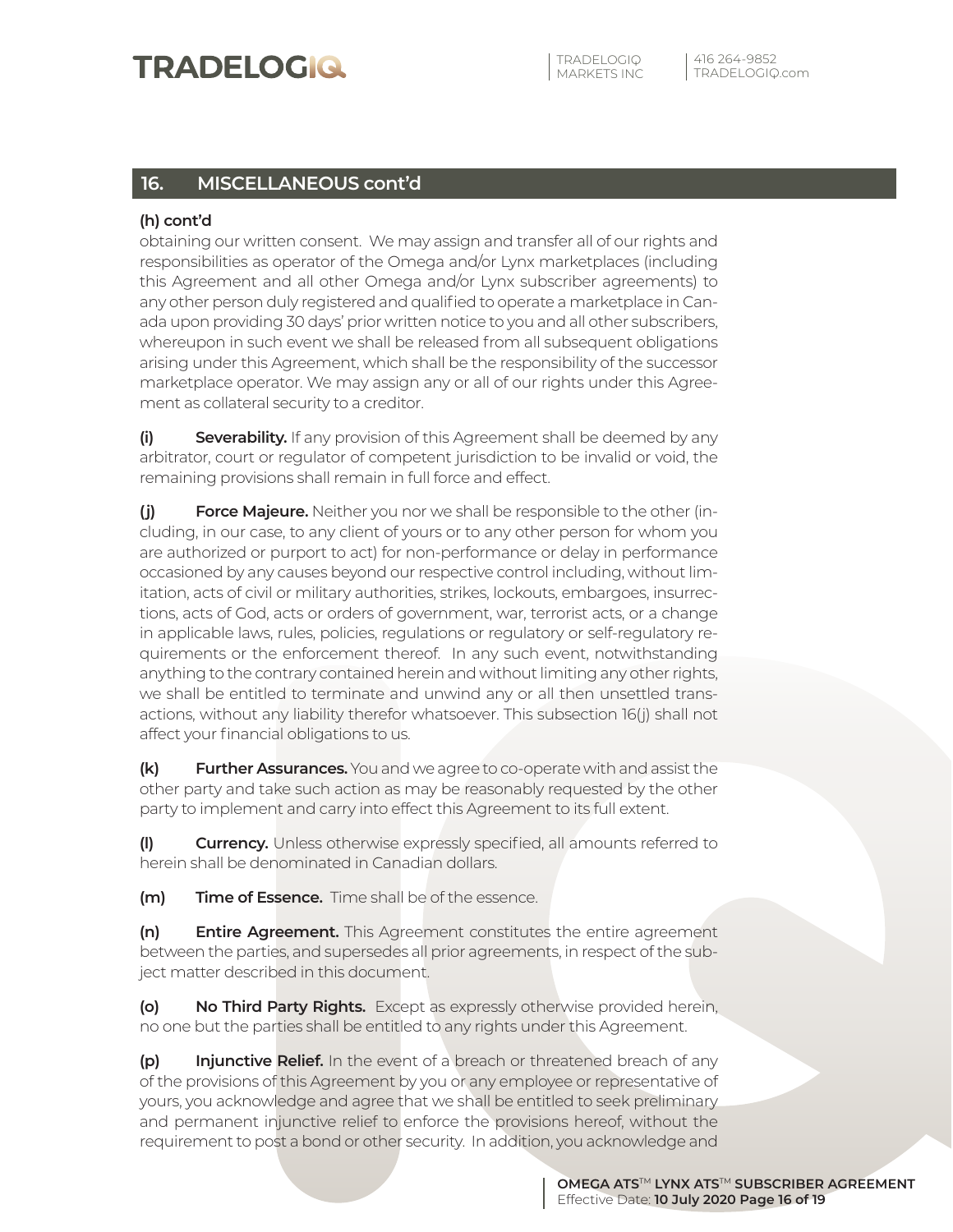#### **16. MISCELLANEOUS cont'd**

#### **(p) cont'd**

agree that a breach by you of any of the provisions hereof would cause irreparable and incalculable damage to use. Nothing herein shall preclude us from pursuing any action or other remedy for any breach or threatened breach of this Agreement, all of which shall be cumulative.

**(q)** Statutory References. All references to laws, rules, regulations, policies, orders, interpretive notices or other regulatory or self-regulatory instruments shall include references to them as they may be amended or replaced from time to time.

**(r)** This Agreement shall not be subject to any contra preferentum principles.

**OMEGA ATS**TM **LYNX ATS**TM **SUBSCRIBER AGREEMENT** Effective Date: **10 July 2020 Page 17 of 19**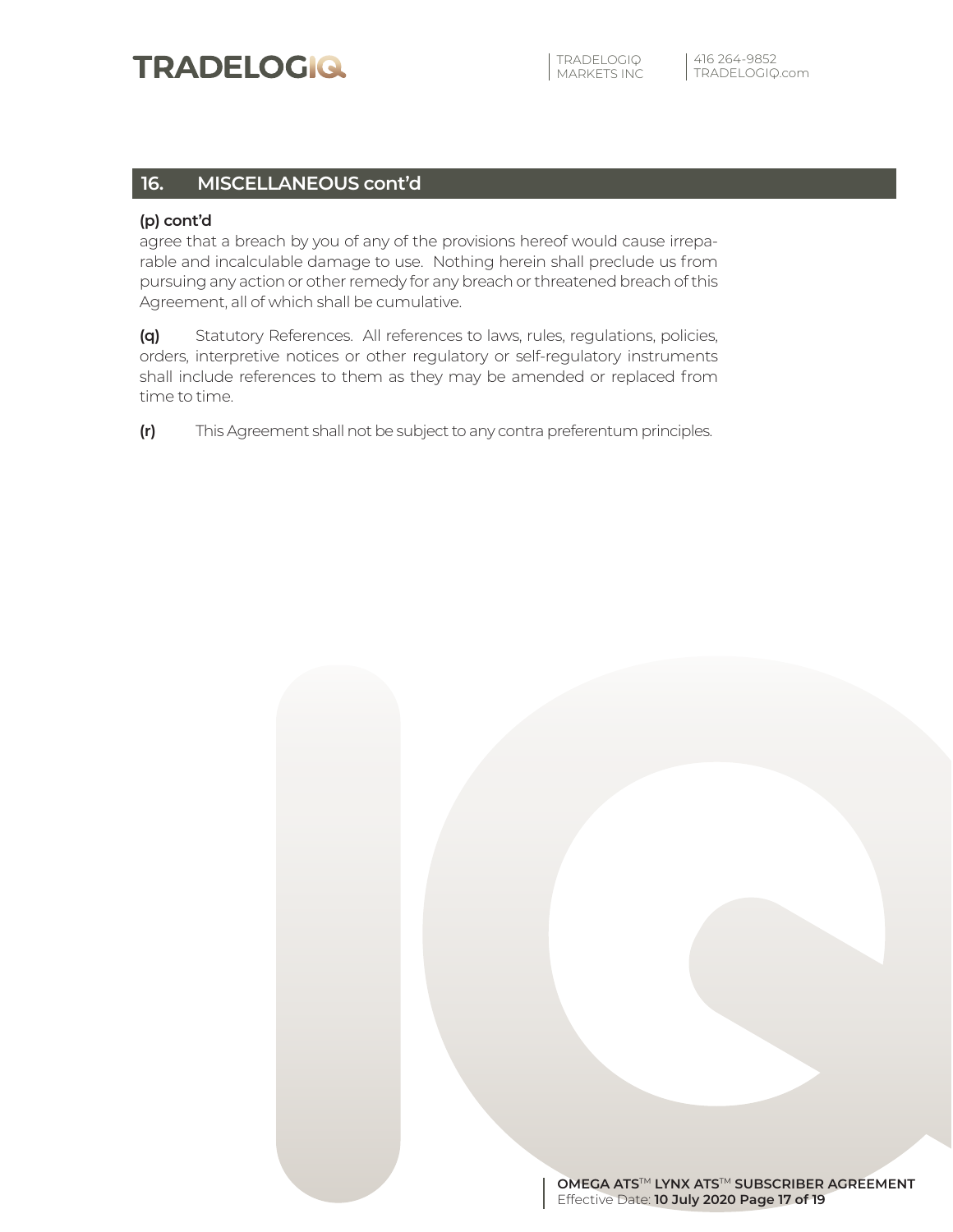

| Omega ATS & Lynx ATS                       | Please check the marketplaces the firm wishes to subscribe to:<br>□ Omega ATS Only □ Lynx ATS Only |                                                                                         |
|--------------------------------------------|----------------------------------------------------------------------------------------------------|-----------------------------------------------------------------------------------------|
| CLIENT [please print full corporate name]: |                                                                                                    |                                                                                         |
|                                            | By:                                                                                                |                                                                                         |
|                                            | Name:                                                                                              |                                                                                         |
|                                            | Title:                                                                                             |                                                                                         |
|                                            | By:                                                                                                |                                                                                         |
|                                            | Name:                                                                                              |                                                                                         |
|                                            | Title:                                                                                             |                                                                                         |
| Address of Client:                         |                                                                                                    |                                                                                         |
| Attention:                                 |                                                                                                    |                                                                                         |
| Province of Residence:<br>Telephone:       | <b>Contract Contract Contract Contract</b>                                                         |                                                                                         |
| Facsimile:                                 |                                                                                                    |                                                                                         |
| E-mail:                                    |                                                                                                    |                                                                                         |
|                                            | DATED atToronto, Ontario this _____day of _________, 20_                                           |                                                                                         |
| <b>TRADELOGIQ MARKETS INC.</b>             | By:                                                                                                |                                                                                         |
|                                            |                                                                                                    |                                                                                         |
|                                            | Name:                                                                                              |                                                                                         |
|                                            | Title:                                                                                             |                                                                                         |
|                                            |                                                                                                    | OMEGA ATS™ LYNX ATS™ SUBSCRIBER AGREEMENT<br>Effective Date: 10 July 2020 Page 18 of 19 |